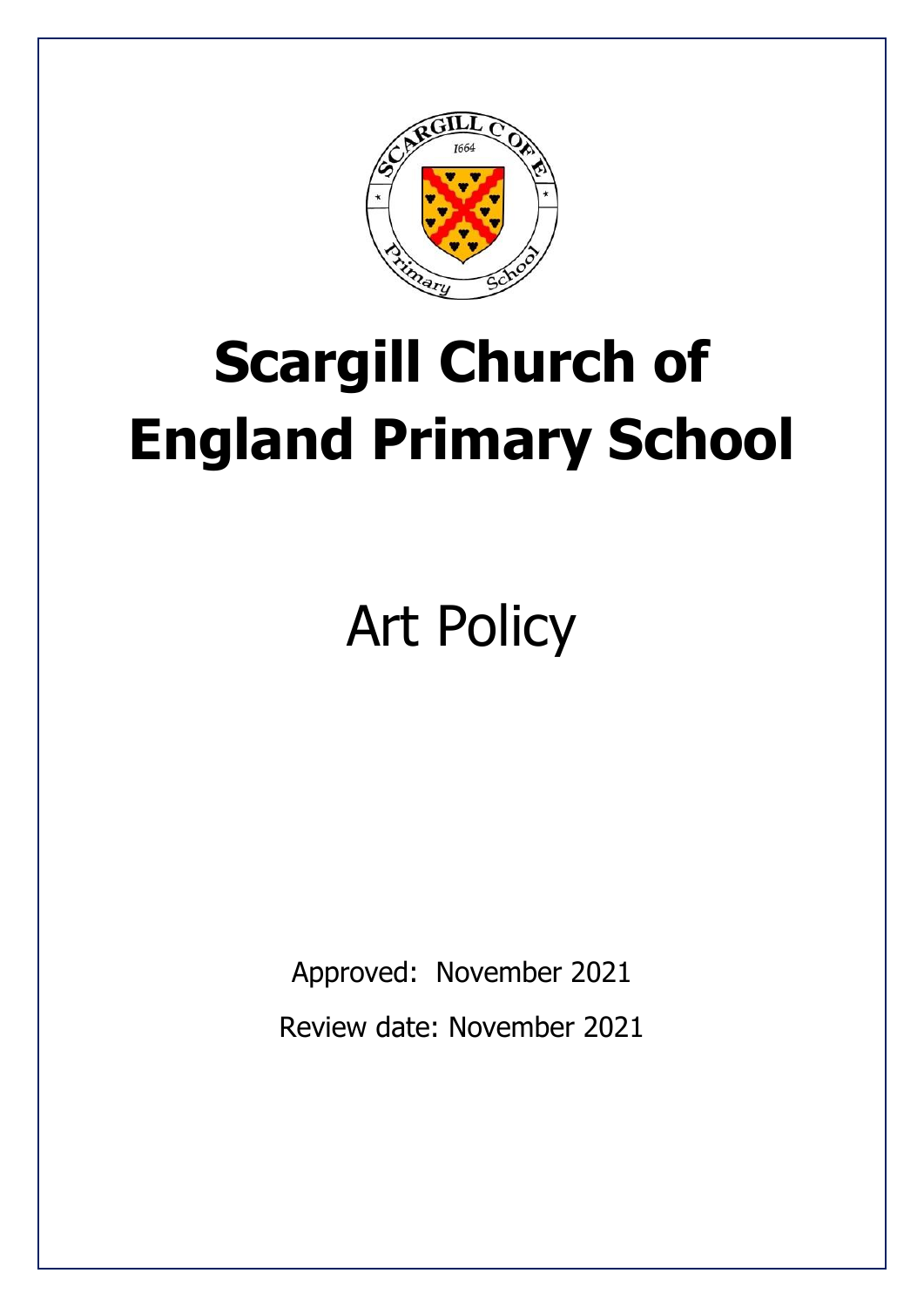# **Intent**

At Scargill, we believe that every child should have access to a rich and varied art and design curriculum. It is our aim to nurture creativity and imagination so that our children are confident and inquisitive learners. We believe that art and design is a springboard into learning about culture, developing knowledge of society (both past and present) and encouraging children to connect with their world.

It is well documented that visual arts support mental well-being, confidence building and the development of a positive self-esteem. This is why, post-Covid-19 when mental health is at the fore, our art and design curriculum is as integral as ever to our learning at Scargill. We believe it is important that the arts are not sidelined to make way for core subject catch up.

We are passionate about developing the whole child and are certain that through studying art, our children will develop a host of transferrable skills such as critical thinking, expression of ideas and intercultural understanding.

We strive to give our pupils equal opportunity to create art regardless of experience, background, ability or disability. It is an area in which every child can and will thrive given the right guidance.

#### **National Curriculum Aims:**

The national curriculum for art and design aims to ensure that all pupils:

- Produce creative work, exploring their ideas and recording their experiences.
- Become proficient in drawing, painting, sculpture and other art, craft and design techniques.
- Evaluate and analyse creative works using the language of art, craft and design.
- Know about great artists, craft makers and designers, and understand the historical and cultural development of their art forms.

## **Key Stage 1**

Pupils should be taught:

- To use a range of materials creatively to design and make products.
- To use drawing, painting and sculpture to develop and share their ideas, experiences and imagination.
- To develop a wide range of art and design techniques in using colour, pattern, texture, line, shape, form and space. About the work of a range of artists, craft makers and designers, describing the differences and similarities between different practices and disciplines, and making links to their own work.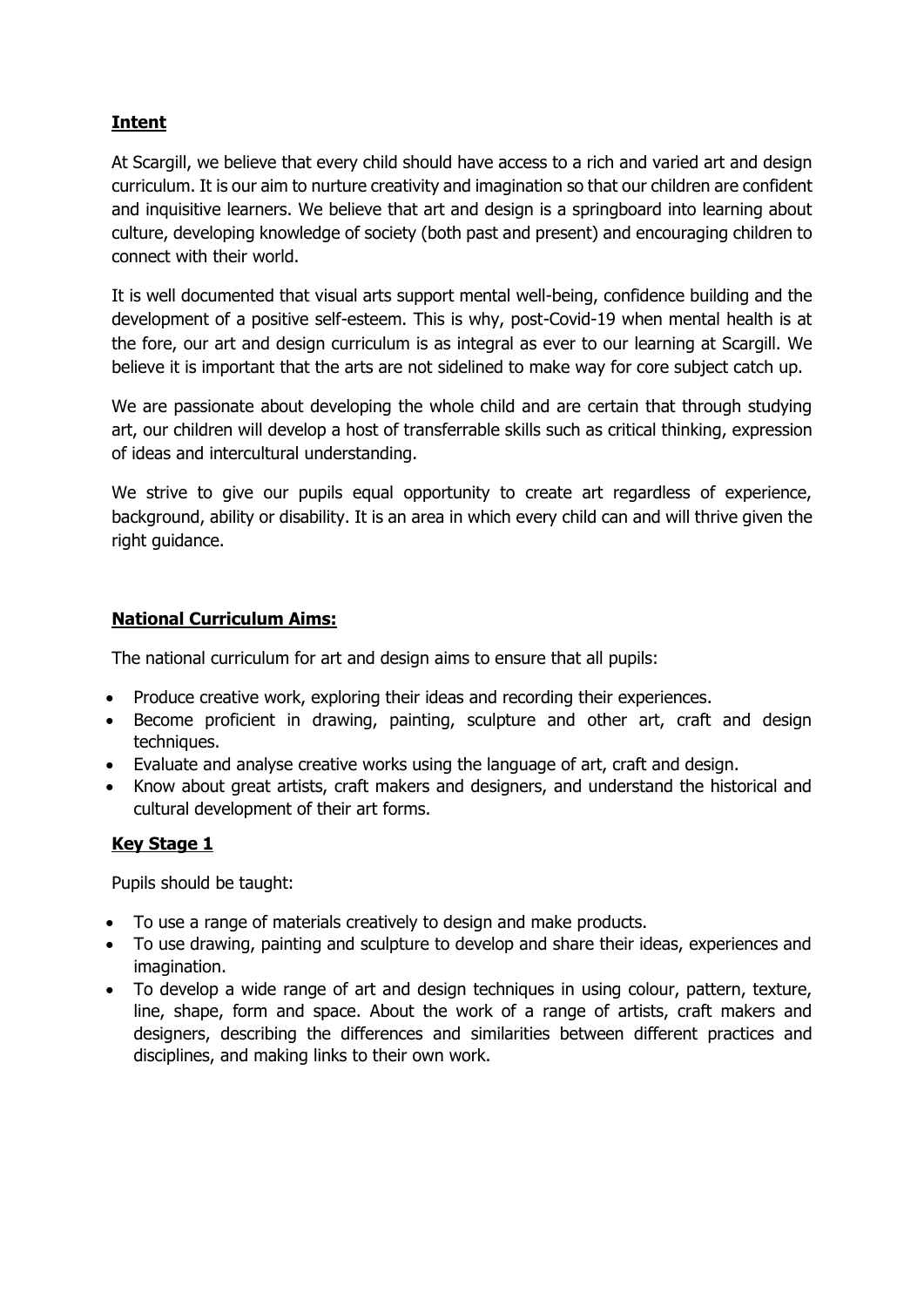# **Key stage 2**

Pupils should be taught to develop their techniques, including their control and their use of materials, with creativity, experimentation and an increasing awareness of different kinds of art, craft and design.

Pupils should be taught:

- To create sketch books to record their observations and use them to review and revisit ideas
- To improve their mastery of art and design techniques, including drawing, painting and sculpture with a range of materials [for example, pencil, charcoal, paint, clay]
- About great artists, architects and designers in history.

#### **Implementation**

Primarily, we have decided to develop the sketchbook journey and include KS1 within this even though it is not a pre-requisite of the KS1 National Curriculum. We believe that the sketchbook is an essential tool for the artist, enabling experimentation, reflection and vital practise of skills. The sketchbook should document a personal journey for the child and we would encourage them develop sketchbook skills and understand how it could be used to aid progression.

Our art and design content is delivered discreetly to ensure coverage of a progressive and effective spiral curriculum. We access plans through the Kapow Primary Scheme. Sessions are taught in 4 blocks across the year and each block contains 5-6 lessons. These can be slotted into the curriculum at any point across the year where the year group team deem appropriate. They do not need to be taught in any particular order. The decision not to teach art every half-term was taken so that other subjects had equal opportunity within the timetable, however it is expected that there will be times when links to art can be made in other subjects.

The Kapow Scheme is designed with five strands which are:

- Making
- Formal Elements (line, shape, tone, texture, pattern and colour)
- Knowledge of artists
- Evaluating
- Language

Through the scheme of work, these strands are revisited in every unit. In each year, there is an Art and Design Skills and Formal Elements unit. These units give pupils the chance to practise skills discreetly. The knowledge and skills from these units are then applied throughout the other 'topic' units within the scheme. Key skills are revisited again and again with increasing complexity. This allows pupils to revise and build on previous learning.

Kapow's scheme develops knowledge and understanding of key artists and art movements with links made through practical work. The units are fully scaffolded and differentiation is given for pupils needing extra support as well as those who are working at greater depth.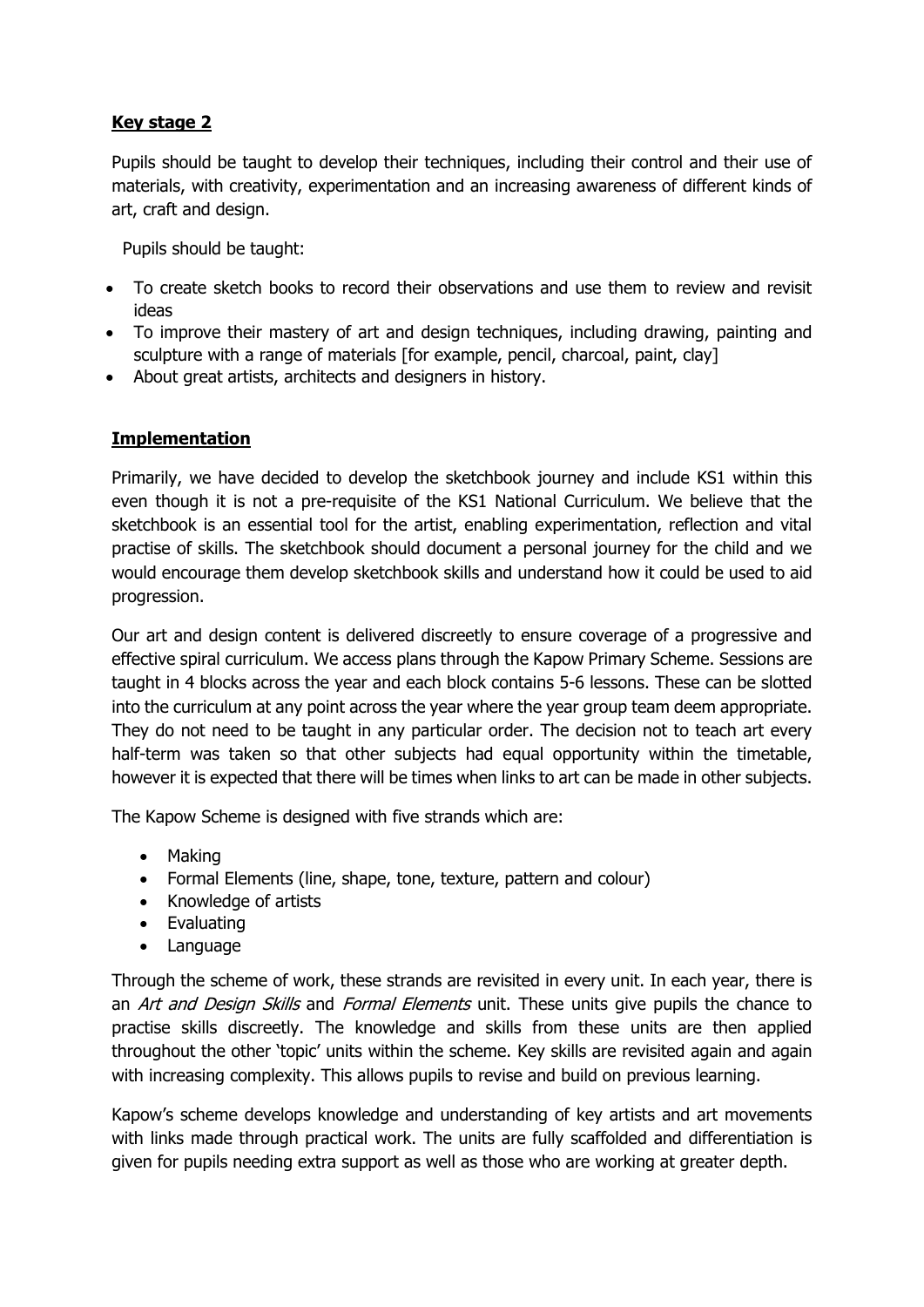Creativity and independent outcomes are embedded into all units so that outcomes are unique to the pupil. Lessons are always practical in nature and encourage experimental learning where sketchbooks are a key component of the learning journey.

Knowledge organisers for each unit encourage the recall of key facts and vocabulary.

Teacher videos from the scheme support staff, who may be lacking in skills or confidence and pupil videos allow pupils to see techniques modelled by experts. Staff have also been equipped with A2 sketchbooks and are encouraged to work alongside the children, 'teaching' rather than 'doing' art.

Work is recorded in a variety of ways including the use of sketchbooks, practical tasks and digital pieces. Collaborative work is recorded through photos and pictures are stuck into pupils sketchbooks. Final pieces are kept in a class folder. Evaluation is recorded in sketchbooks.

All art and design resources are ordered so that the scheme can be delivered effectively and 'key staples' are refreshed each year.

Enrichment activities are built in to raise the profile of art and design through competitions, whole-school collaborations and yearly art days. We also run an extra-curricular art club during the summer term and endeavour to make connections with local feeder secondary schools. We want to ensure that Art and Design is embedded in our whole school curriculum and that opportunities for enhancing learning by using art are always taken for example through English work, R.E. and history.

Lesson plans can be downloaded from the Kapow Primary scheme and annotations may be made by teachers particularly when noting down any observations for assessment during the lesson.

Children should have the opportunity to review work, peer assess and use 'mini-galleries' for feedback and evaluation within sessions.

#### **Impact**

Our children enjoy and value Art and Design and know why they are doing things, not just how. Children will understand and appreciate the value of Art and Design in the context of their personal wellbeing and the creative and cultural industries as well as their many career opportunities.

Progress in Art and Design is demonstrated through regularly reviewing and scrutinising children's work, in accordance with our Art and Design assessment procedures, this will ensure that progression of skills is taking place. The Art and Design curriculum will contribute to children's personal development in creativity, independence, judgement and self-reflection. This will be seen in them being able to talk confidently about their work, and sharing their work with others.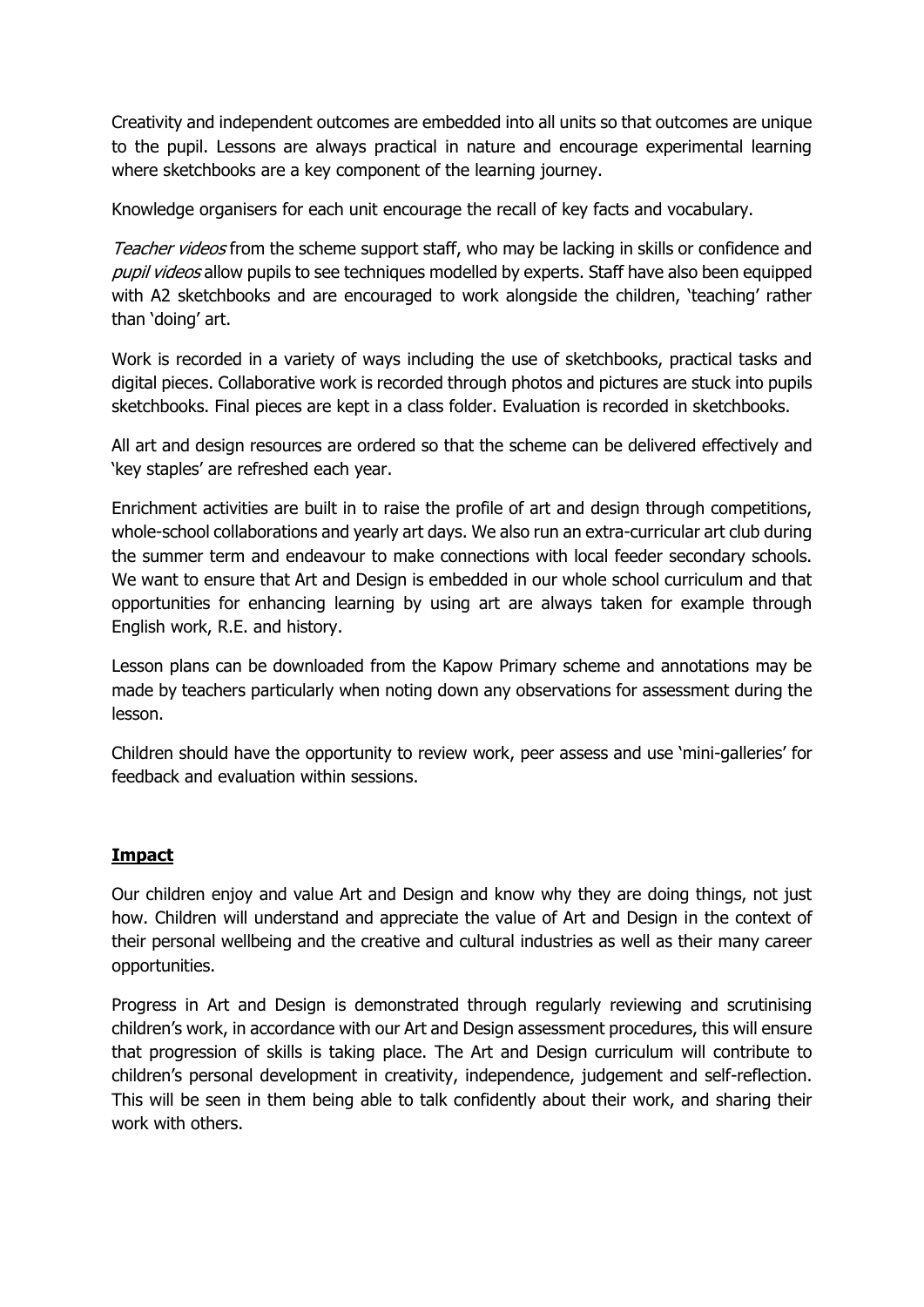Progress will be shown through outcomes and through the important records (sketchbooks, photographs and final pieces) of the process leading to them.

#### **Assessment**

Each session has assessment statements, which the teacher can refer to at any point during the lesson. There are also key questions detailed within the lesson plan. Discussion is a key assessment tool and this should be taken advantage of during each session. There are three key elements of assessment within our art session and these are:

- Looking at pupils' work, especially over time as they gain skills and knowledge.
- Observing how they perform in lessons.
- Talking to them about what they know.

We DO NOT mark children's sketchbooks as they are a personal space in which children can take a unique and personal journey. Teacher's marks are not permitted and any written feedback given after the lesson can be stuck in using a post it if needed. Assessment should be undertaken through constructive feedback both from the teacher or peers and the teacher should model how structured feedback helps to improve technique.

As of September 2021, teachers should record children's progress using Working Towards (WT), Secure Understanding (SU) and Greater Depth (GD) on the Art and Design Assessment Spreadsheet which is saved on the central server. This will give an overview of learning against set criteria.

We will be trialling the use of low stakes quizzes to track knowledge at the end of a unit. These can be stuck in books and dated to show progression of concepts and vocabulary. Another useful assessment tool will be the knowledge catcher which can be used at the beginning of the unit as a more open response from pupils then at the end of the unit they can add knowledge that they have learnt in a different colour.

All assessments will help to create an overall picture of art progression across the school.

## **Inclusion and Differentiation:**

All children must have regular access to art lessons appropriate to their stage of development. Challenge is integral to our teaching and we aim to encourage all pupils to reach their full potential through the provision of varied opportunities. Sessions have differentiation built in. It is important that teachers 'tap into' the prior knowledge and skillset of all learners as it shouldn't be assumed that children with SEND in core subjects will have difficulties in accessing practical art. There may be provision made for learning key vocabulary and facts with the use of word banks etc.